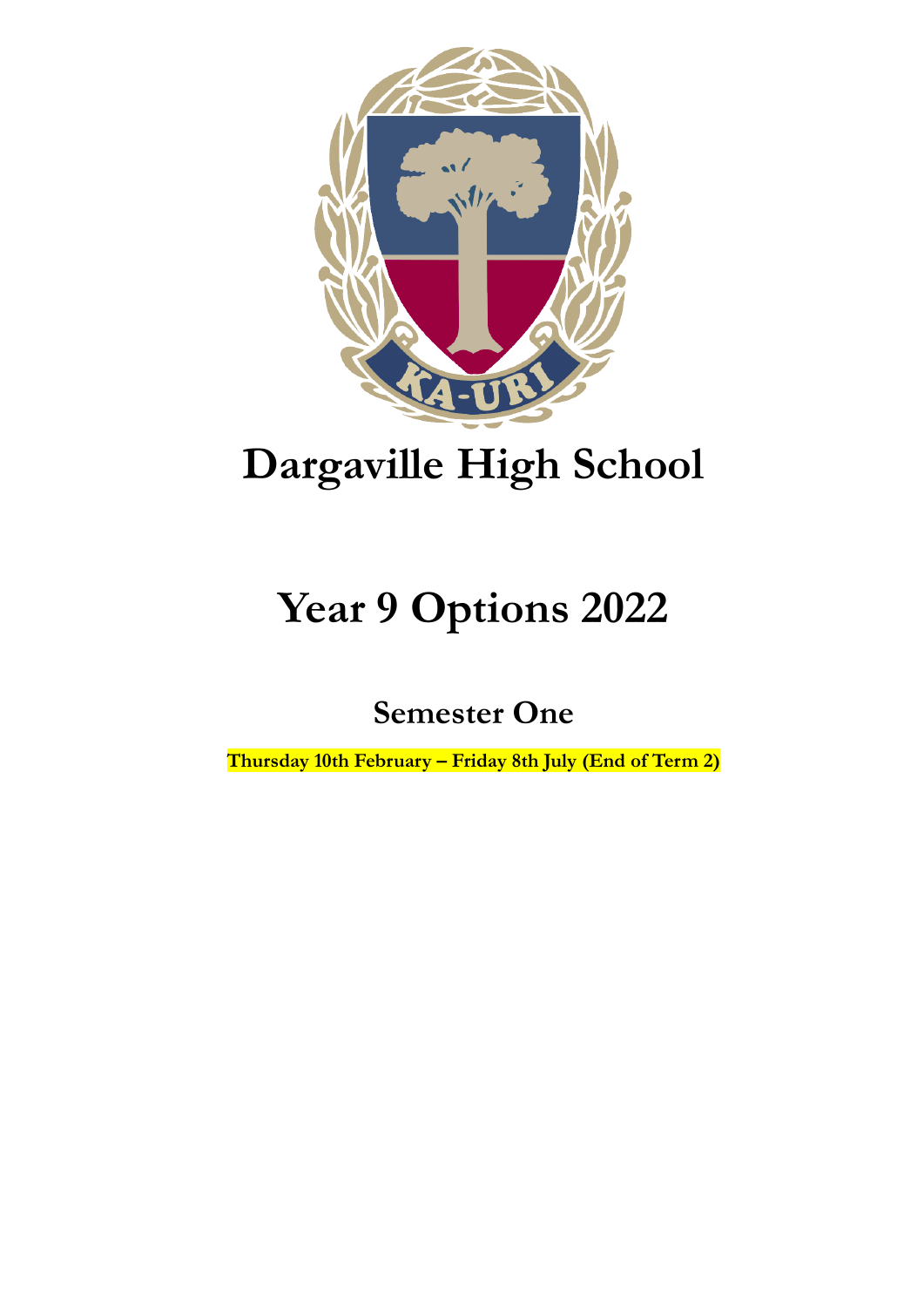

### **Dargaville High School Year 9 Subjects**

#### **Option 1:**

## **Languages: Te Reo Māori**

This course will give you the foundation skills of speaking, listening, reading and writing in simple Te Reo Maori. You will learn about the culture through toi Māori (art forms), pūrakau (stories) waiata (songs), whakatauakī (proverbs or sayings), rongoa (natural medicine) and kai (food). A Noho Marae (a marae stay) will help you understand the aspect of pōwhiri and you will participate in the harvesting of seafood and preparation of hangi. You will be encouraged to do kapa haka and experience this art form of cultural dance and expression.

Te Reo Māori is your language as a New Zealander, helps ground you in your identity and career pathways. Te Reo also provides opportunities for numeracy & literacy as well as problem-solving skills. This course is the foundation for Year 10 Te Reo Maori and then onto NCEA Levels 1-3.

## **Performing Arts: Music**

In Year 9 Music there is a focus on practical and creative music-making with an emphasis on group-work. No experience is necessary.

You will:

Learn to play an instrument as part of a group. Play marimba and learn a variety of styles of music. Learn to read chord boxes and guitar tablature. Discuss and analyse a variety of music.

Learn about the history of music and a little music theory.

Create digital music and beats using Mixcraft 9 on computers.

## **Textiles Technology:**

This course is designed to cater for students who want to explore creativity through Textiles. Projects are student driven addressing their interests. Students will be working on a variety of projects with variable outcomes. Students will work within the context of sustainability, using a variety of materials including upcycled fabrics and components.

**Cost: \$40 (consumables and take home items)**

## **Performing Arts: Drama (foundation)**

During the Year Nine Drama(foundation) programme you will learn about how to use drama techniques in performance, you will enjoy playing improvisation games and learning about physical comedy and clowning. No previous acting experience needed. In this drama class, you will be performing in front of the class. If you don't feel confident performing to a larger audience, this module is for you!